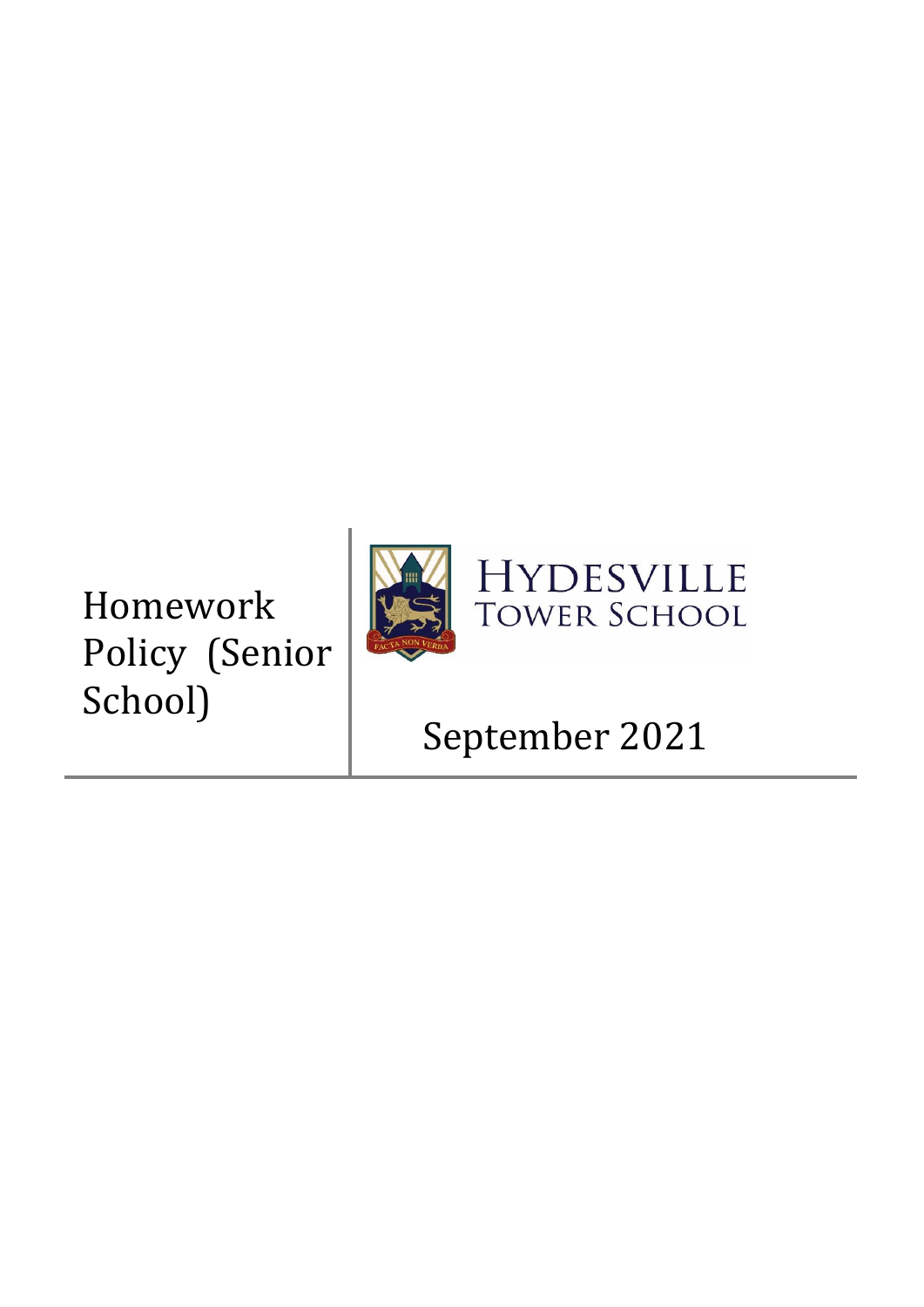## **Rationale**

Homework is an integral part of the academic curriculum within the Senior School. Purposeful and useful homework is set with regularity and staff are expected to insist that it is completed fully, and to an acceptable standard by every pupil. We believe that the regular setting and marking of homework is associated with good progress and it can contribute to the development of independent learning skills.

## GENERAL PRINCIPLES

Homework should have a meaningful purpose and be achievable. Homework should reinforce techniques, skills and concepts developed at school and should provide an opportunity for differentiation. It should enable pupils to:

- work independently
- research facts
- accept responsibility for their own work
- develop creative thinking
- develop organisational abilities
- develop metacognitive skills
- add to the body of knowledge acquired in class

#### Types of homework

Homework should be varied and it may take the form of reading, research, projects, presentations, drafting, reviewing, problem solving, essay writing, learning vocabulary or specialist terminology, preparation for controlled assessments, independent learning or consolidation of work in class.

#### How is homework set?

All pupils are provided with a pupil planner which they should use to record homework. It is the responsibility of the pupil to record homework in the diary. Form Tutors will check these on a regular basis. Clear instructions will be given by the teacher including:

- Details of the task
- Date it is due in. We do not generally set homework for the next lesson unless this allows a reasonable timescale for completion of the work. Next days due dates are avoided.
- Guide time (how long the pupil is expected to spend on it)
- Success criteria
- Whether additional materials are available to support completion of homework

#### Time allocated to homework

The time devoted to homework should increase as the pupil progresses through the school. These are currently:

Year 7 – 25 minutes – 45 minutes

- Year 8 30 minutes 45 minutes
- Year 9 45 minutes 1 hour
- Years  $10/11 1$  hour 2 hours

Homework should be set regularly on the week days arranged at the beginning of each academic year. For Years 7 – 11 a homework timetable will be created. The homework timetables should be recorded in pupil planners and displayed on form room notice boards.

Homework should be spread evenly throughout the week with every effort being made to avoid particularly heavy nights. Staff are requested to keep to the schedule in order to maintain a balanced programme of homework throughout the week.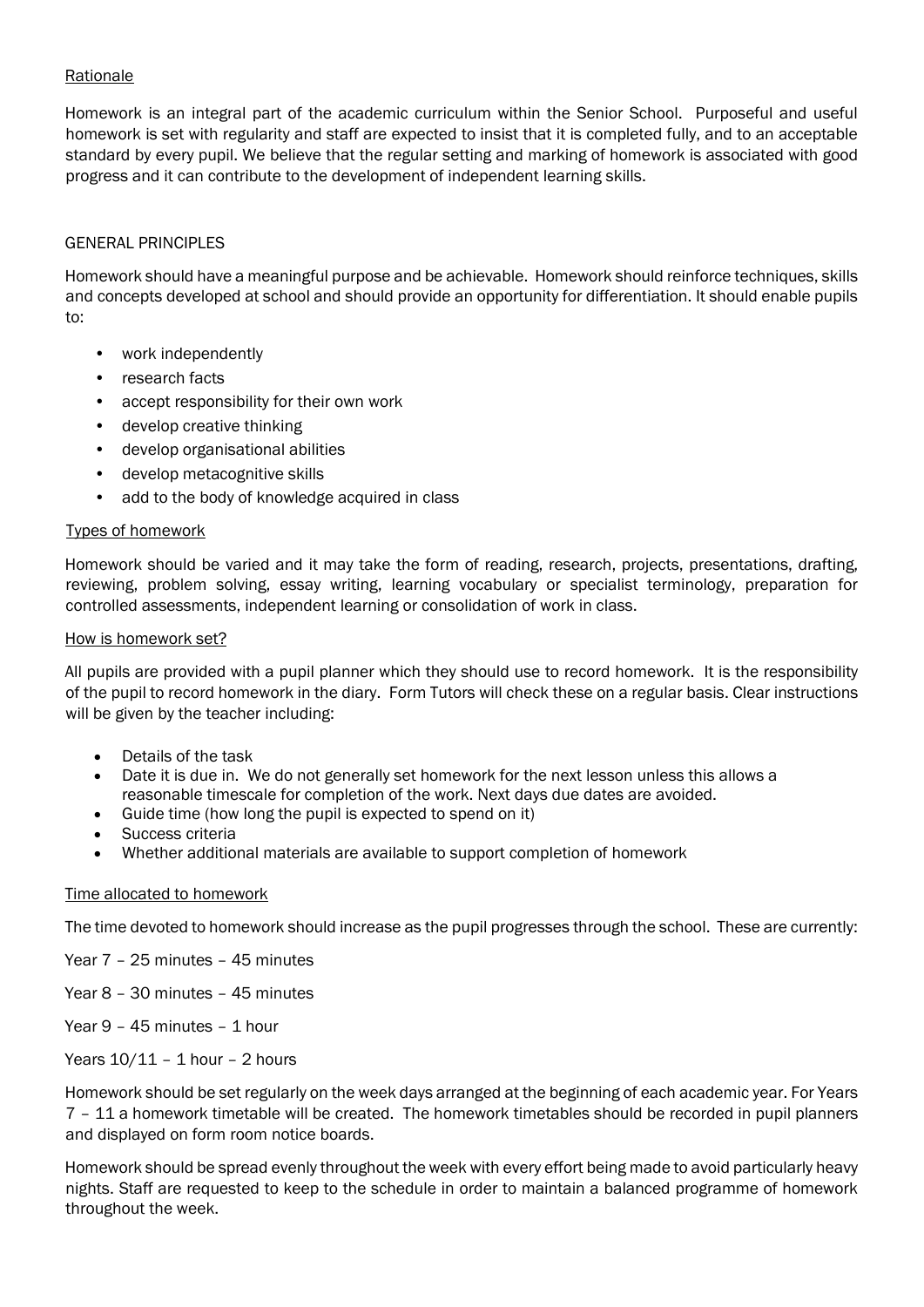In Years 7, 8 and 9 there should be two pieces of homework per week in English, Mathematics and Science and one homework in each of the other subjects taken, with the exception of PSHE, Art, Music, Drama and PE, where it is not always appropriate to set a formal homework each week.

It is expected that pupils in Years 10 and 11 will carry out independent study in addition to the homework set and at key points in the academic year, homework duration and deadlines will vary in duration. Notably in preparation for examinations.

Longer written homework and preparation for tests must be made known to the pupils well in advance. This allows pupils to plan their personal homework timetable most effectively and to work ahead of homework demands, not leaving work to the night before.

Subject teachers are expected to accept responsibility for ensuring that homework is completed to their satisfaction. The pupil planner is extremely important in this regard and it should be used as a means of communication between school (both subject teachers and Form Teachers) and home.

If a homework task is not done to a satisfactory standard it should be completed satisfactorily and this recorded in the pupil planner. If a homework task is not done, or is handed in late, this should also be recorded in the pupil planner. If the teacher feels that there has been deliberate deception then they should deal with this accordingly.

#### Rewards

High quality homework and a good work ethos should be sensitively praised in class. Where appropriate, homework should be included in display work. Merits and postcards home may be awarded for good homework.

#### **Sanctions**

Our aim is to equip pupils with the skills necessary to meet the expectations of the school. Some flexibility may therefore be shown in the application of sanctions especially with Year 7 pupils at the start of the academic year. Sanctions should follow the sequence below:

#### First offence

Pupils will be given a verbal warning by the subject teacher and a break time detention. Missing or incomplete work is expected to be completed for the next day.

#### Second Offence

Pupils will receive a lunch time detention to talk through the reasons for the incomplete or late homework. A note will be written in the pupil's homework diary by the subject teacher and 10 demerits added to the child's record on SIMS.

#### Third Offence

Pupils will receive an after-school detention and complete a restorative task. Parents will be contacted by the subject teacher (or Form Tutor if homework is missing from different subjects), 20 demerits added to the child's record on SIMS.

## Fourth Offence

Pupils will receive a 55-minute workshop in place of their enrichment session on a Friday afternoon. Parents will be contacted by the Pastoral Team and a homework report may be issued.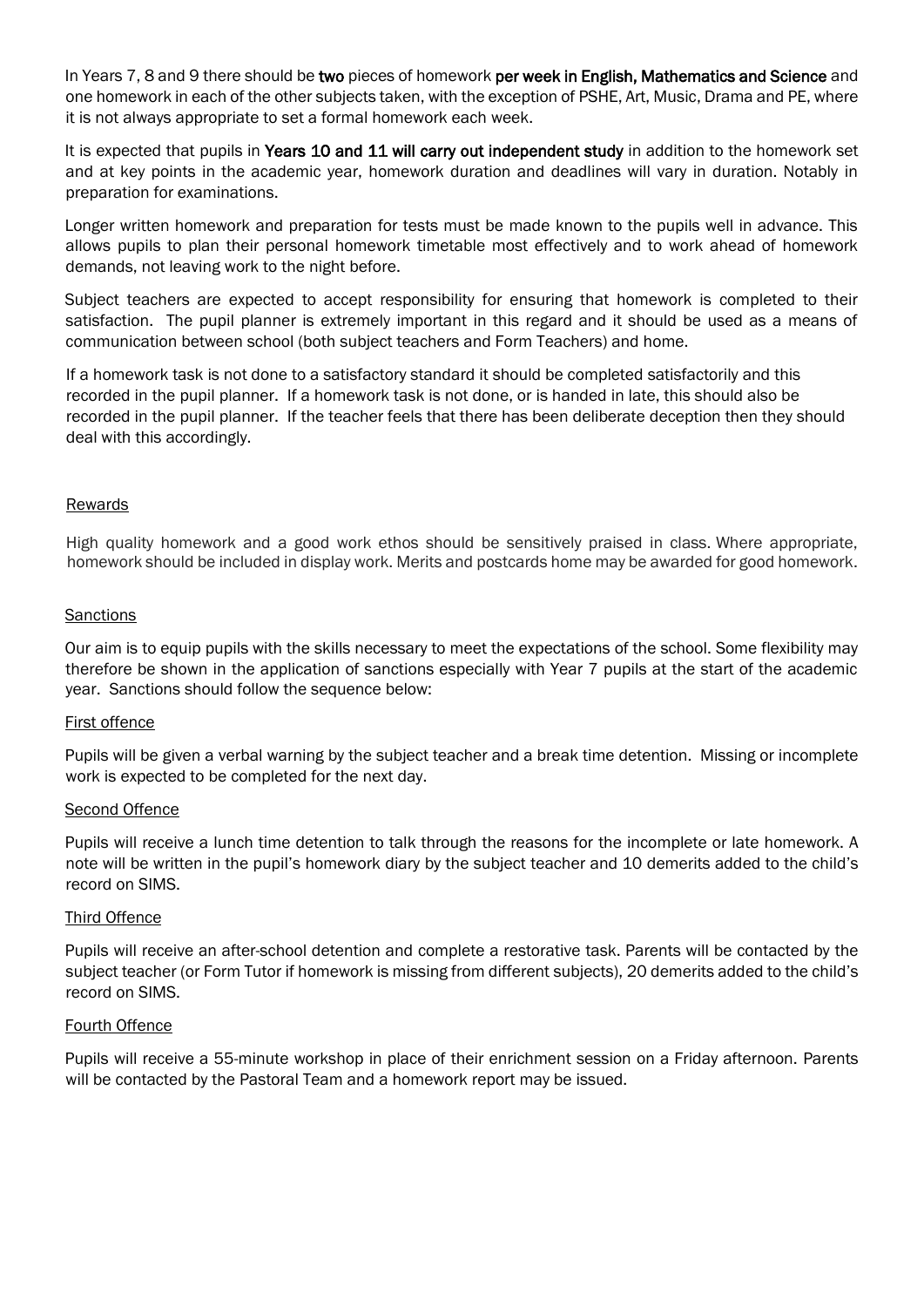## Five or more Offences

A meeting will be requested with parents to discuss strategies moving forward. This may involve Form Tutor, Head of Year, Key Stage Coordinator and/or the Head of Senior school. Strategies such as a Personalised Learning Plan may be considered. Persistent offences may result in further detentions with Head of Year, Key Stage Coordinator and/or Head of Senior school.

#### Homework Support

Some pupils may find it difficult with the organisational aspects of their homework. Pupils are able to liaise with their subject teachers and Form Tutors should they require support with a specific homework task, time management or their organisational skills. Form Tutors and subject teachers are able to have supportive conversations with pupils and will contact parents if there are any ongoing concerns.

#### Role of the pupil

Each pupil should complete all homework to the best of their ability and ensure that it is submitted on time.

Homework should be completed to the same standard expected of classwork including adhering to standards of presentation.

Pupil planners should be used to record accurately all homework set including the deadline for submission.

It is each pupil's responsibility to ensure that s/he understands the task before leaving the classroom. Clarification should be sought if necessary.

If a pupil misses a class, due to extra-curricular commitments/ illness etc, s/he must find out (in advance if possible) what the homework is and aim to submit it on the due date. Where a pupil cannot submit a homework because of absence, then the pupil should make every effort to submit it as soon as possible on return.

Pupils should aim to develop good study habits by completing homework on the day it is set.

Pupils should be spending the suggested amount of time on their homework on a daily basis. Any additional time at home should be spent consolidating what was learned in class that day.

Pupils should be proactive in identifying areas of weakness and lack of understanding and addressing these issues.

## Role of the teacher

To ensure that, while stressing and enforcing the importance of homework, pupils are not overburdened with it.

Teachers should ensure that all pupils understand fully the homework task and seek clarification when necessary.

Ample time should be given by the class teacher so that homework can be accurately recorded in diary. Teachers are encouraged to set the homework well in advance of the end of the lesson, where possible.

Teachers should set homework which is suitably challenging (and attainable) for pupils of all abilities.

Homework should be given by teachers on a regular basis and be in line with departmental guidance.

Teachers may give guidance on how much time should be spent on their homework.

A variety of homework should be set by the teacher: learning/ reading/ written/ research etc.

All feedback on marked homework should be of use to the pupil. Homework should be returned as soon as possible and all marks should be noted by the subject teacher.

Any concerns about the quality of homework should be communicated by the subject teacher to parents in the first instance through the pupil planner. The Head of Department should be made aware of ongoing concerns so that further communication can be initiated if necessary. Equally so, praise should be communicated, where appropriate.